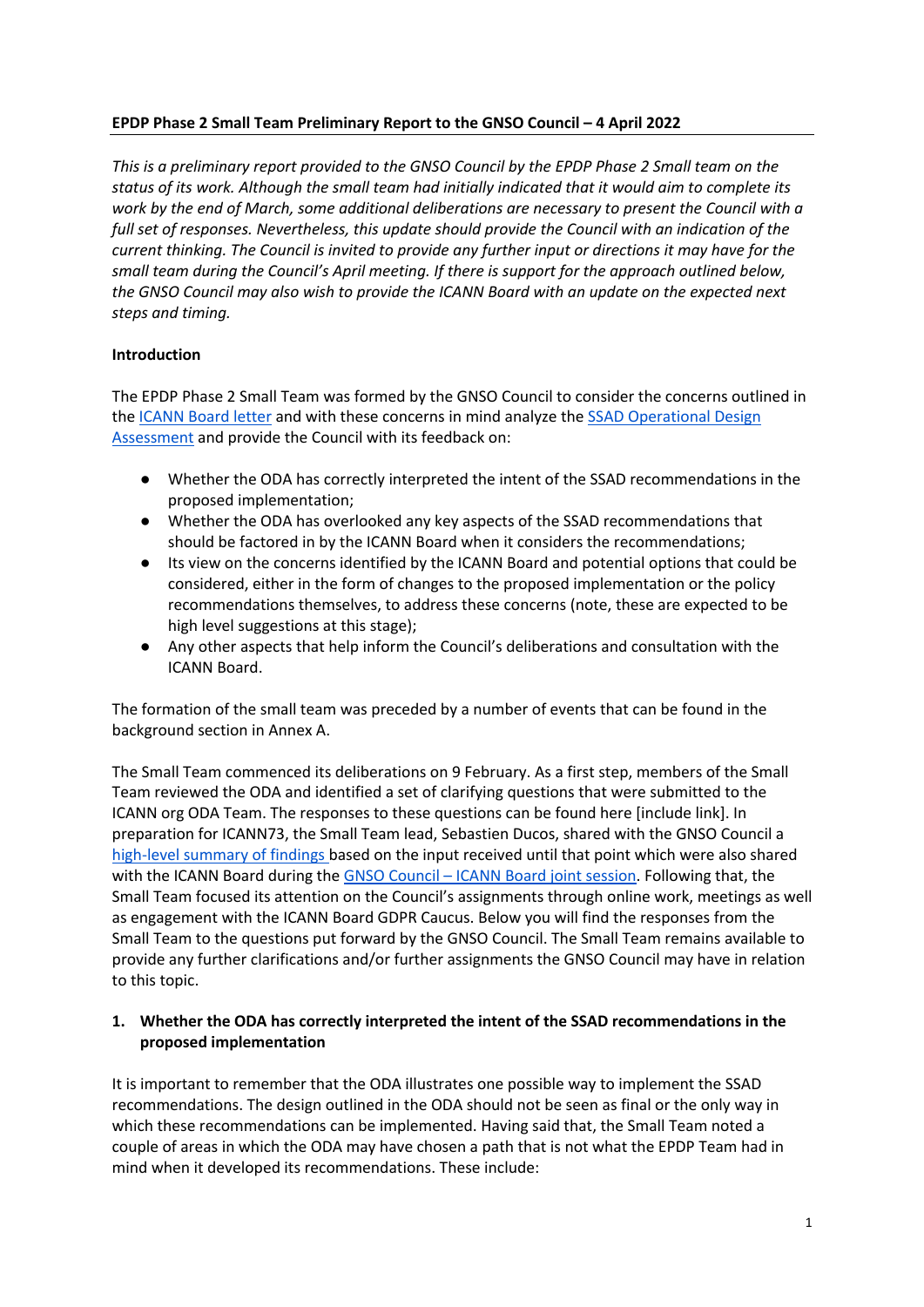- The ODA seems to assume that the SLAs (recommendation 10) apply to the length of time the CP has to respond to a disclosure request letting the requestor know if their request has been approved or denied and that a separate timeline would exist for the CP to provide the data. That is not quite what the working group had in mind. The working group considered that SLA to be the amount of time the CP has to either respond with the data requested or provide a reason why the request has been denied.
- The ODA assumes that the various governmental and non-governmental accreditation authorities will also be the access point to the SSAD for requestors. That is not what the working group had in mind. The intent was for the Central Gateway to be the single point of entry for all SSAD users (thus the name). When accrediting a new user the Central gateway would leverage the applicable Accreditation Authority to verify the identity of SSAD users. The intake and processing of disclosure requests would be done directly to the Central Gateway (not via the accreditation authority).
- The diagram on page 77 of the ODA shows a separate process for the requestor to go directly to the individual contracted party to get the non-public registration data (once approved). That isn't how the working group envisioned the SSAD working. Our expectation was that the Central Gateway would be the requestors single interface for requesting and receiving access to non-public registration data. This separate processes of going directly to the CP defeats some of the intended benefits and utility of having a single centralized system.
- The concept of Signed Assertions is not captured in the ODA.
- The use of RDAP to complete the disclosure is an assumption that was not part of the Recommendations; this will create development work for CPs that the Recommendations did not specifically envision or require, as a CP may have an alternative method already in place to provide the data to the requestor
- There is an identified purpose for notifying Contracted Parties about SSAD requestors who have been sanctioned or suspended (the ODA says there is no identified purpose). We would suggest updating the ODA to indicate that there has indeed been a need identified for doing so.

The Small Team does not know if changes to these aspects would have a significant impact on the overall conclusions of the ODA. Nevertheless, the Small Team wanted to flag these here so that in case these recommendations are adopted and moved to an Implementation Review Team (IRT), these findings can be factored in.

In relation to the costs, the actual net operational costs of the system (that is, the costs not recovered directly from users) was \$4.8 million per year for the low volume scenario and \$7.3 million for the high-volume scenario. This is very different from the high-level presentations only presenting the overall costs (\$14-\$107 million), the bulk of which would be paid by users. Similarly, amortization of the system development costs were included in the operational costs of the system. The Board could consider as an option to recover only a portion of these costs and contribute to the operational costs which would further reduce the costs to users.

# **2. Whether the ODA has overlooked any key aspects of the SSAD recommendations that should be factored in by the ICANN Board when it considers the recommendations**

Most small team members are of the view that the ODA does not provide enough information to confidently determine the cost / benefit of the SSAD recommendations. Some point to the inability to predict costs based on usage, the high variability and range of costs and lack of information on the specific costs of the different components of the system. As a result, the Small Team considered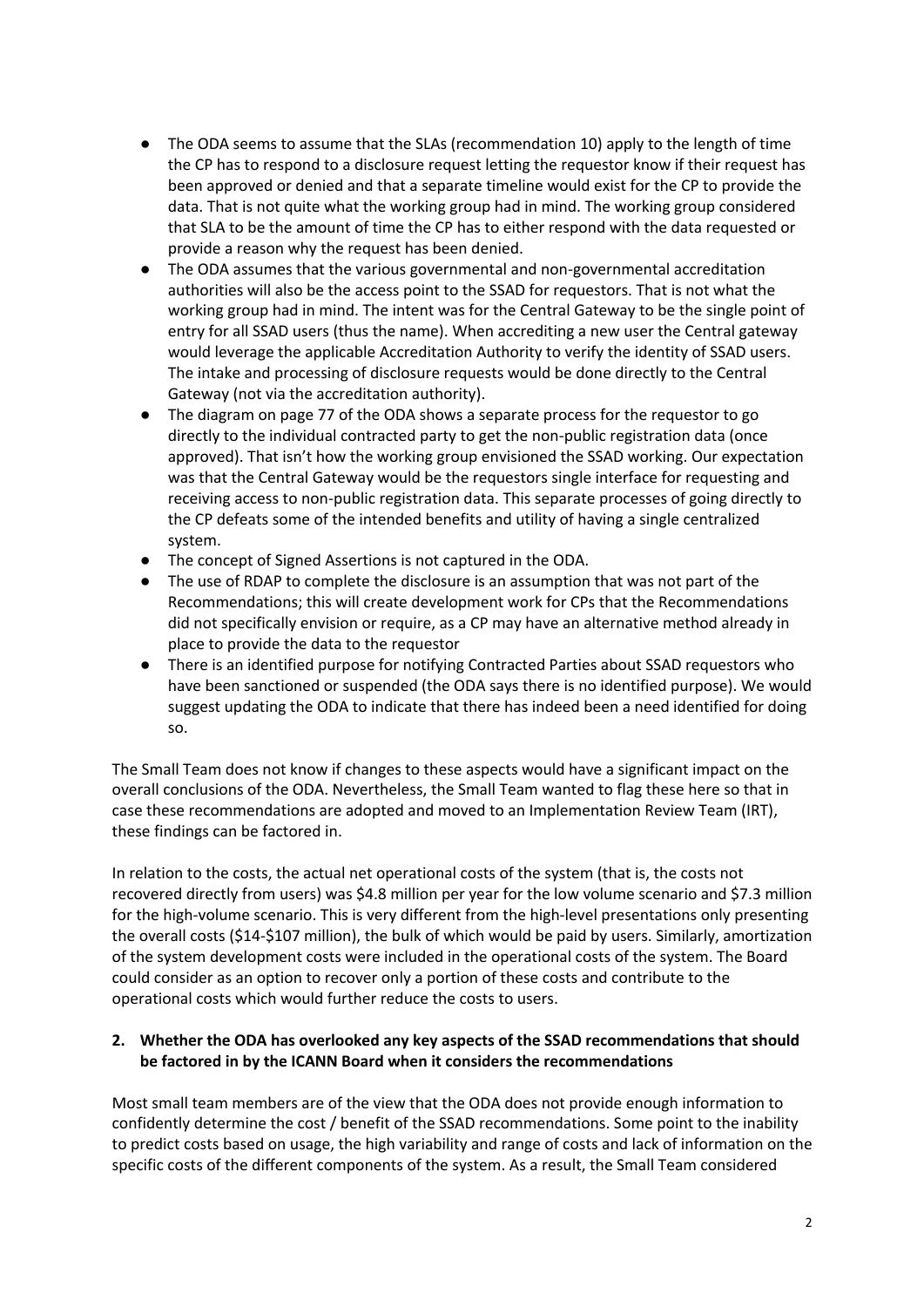what further information may be needed and how this information can be obtained, to allow the GNSO Council as well as the ICANN Board to confidently determine the cost / benefit and/or determine if modifications need to be made to the SSAD recommendations to achieve a better cost / benefit balance. The response to question #3 provides further details on how from the Small Team's perspective further information can be obtained.

**3. Its view on the concerns identified by the ICANN Board and potential options that could be considered, either in the form of changes to the proposed implementation or the policy recommendations themselves, to address these concerns (note, these are expected to be high level suggestions at this stage)**

As noted in its response to question #2, from the small team's perspective, further information is needed to be able to confirm the Board's concerns. Similarly, such further information would help inform whether changes to the proposed implementation or the policy recommendations themselves are warranted to address these concerns. As such, the Small Team is considering recommending to the GNSO Council that it suggests to the ICANN Board that consideration of the EPDP Phase 2 SSAD recommendations is paused while a proof of concept is implemented. Hereunder are further details on the current thinking of the small team in relation to the proof of concept. The small team had an initial conversation with ICANN org about the feasibility of implementing such an approach. They have committed to consider this approach and provide the small team with further information in relation to the feasibility and expected timeline to implement such an approach by [insert date]. Following that, the small team intends to finalize this report and submit it to the GNSO Council for its consideration.

# **SSAD proof of concept Outline & Requirements – Draft 4 April 2022**

**Please note that this is the best current thinking of the small team. Based on further deliberations as well as input provided by ICANN org concerning the feasibility of a proof of concept, further updates may be made.** 

# **1. What is a proof of concept?**

A 'proof of concept' is understood by the small team as a tool to evaluate and test assumptions, it is NOT NECESSARILY a path to the end product. As such, it is expected to be relatively easy and inexpensive to set up and implement. A proof of concept does not deal with edge cases and/or reproduce a user experience that is identical to what the SSAD is expected to do. Nevertheless, an SSAD proof of concept will likely contain requestor personal data and as such, does need to have appropriate security as well as retention measures in place.

While we will maintain the 'proof of concept' idiom in this document for the sake of clarity, the team proposed this tool should be thereafter referred to as the "Simplified Request System"<sup>1</sup>.

# **2. What is the SSAD proof of concept expected to prove / disprove?**

The most important data gap in the ODA is the unknown volume of use for the SSAD. If ICANN org had a more clear/reliable volume estimate, it would be possible to more accurately anticipate costs for building and operating the SSAD. The SSAD proof of concept is expected to address this gap by

<sup>1</sup> Note, "simplified" in this context does not imply that the small team thinks it is simple to develop and implement the proof of concept, but it is intended to indicate how the development and implementation compares to that of the SSAD as outlined in the ODA.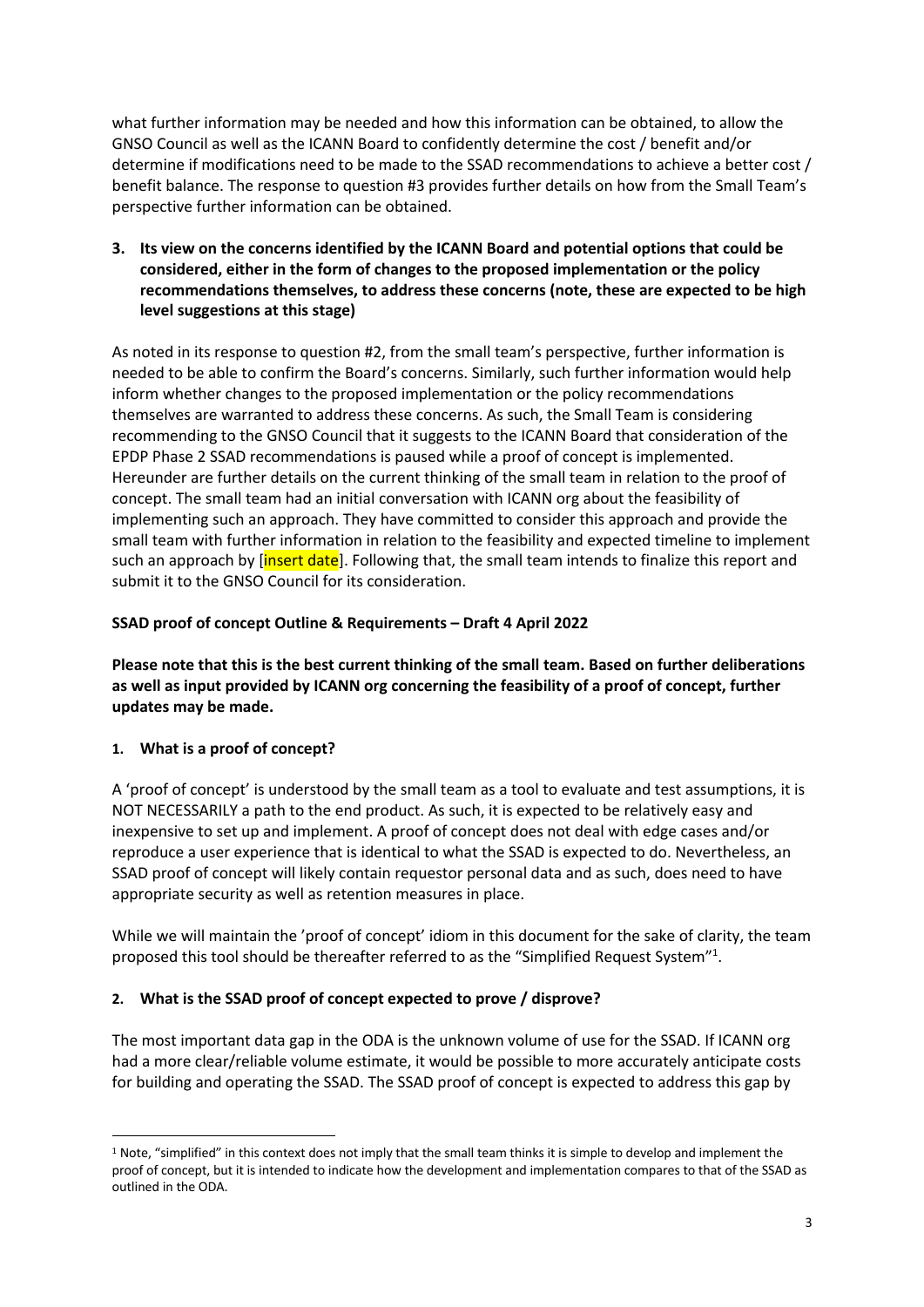providing accurate and **useable data on origin, nature, and volume2 of disclosure requests, amongst others,** which include all Contracted Parties and Requestors rather than just a subset of either. In addition, it may provide other information that may help inform a determination of the cost/benefit of the SSAD recommendations and/or whether updates to the policy recommendations should be considered.

### **3. Which aspects of the SSAD recommendations would need to be part of such a proof of concept to provide essential insights, which ones are nice to have, and which ones are not relevant?**

**Necessary**: (Note there would need to be some adjustments due to interconnection of recs, e.g. criteria is relevant but includes info about accreditation which is not relevant, and e.g. to create more tailored/targeted/relevant Terms & Conditions, etc)

| <b>Recommendation</b>                                                                | <b>Proof of concept expectation</b>                                                                                                                                                                                                                                                                                                                                                                             |
|--------------------------------------------------------------------------------------|-----------------------------------------------------------------------------------------------------------------------------------------------------------------------------------------------------------------------------------------------------------------------------------------------------------------------------------------------------------------------------------------------------------------|
| Recommendation #3. Criteria and Content of<br>Requests                               | Request form would include the information<br>outlined in this recommendation - not possible<br>to submit form if not all fields have been<br>completed.<br>It should be possible for a requestor to store<br>his/her information so that it can be reused (as<br>applicable) for future requests.                                                                                                              |
| Recommendation #4. Acknowledgement of<br>receipt and relay of the disclosure request | Automated response to requestor once a form<br>has been submitted, informing of proof of<br>concept approach as well as confirming data<br>processing / retention that will take place.<br>ICANN org relays request to sponsoring<br>Registrar.                                                                                                                                                                 |
| Recommendation #5. Response Requirements                                             | Registrar is expected to provide a disclosure<br>response without undue delay.<br>Responses where disclosure of data (in whole<br>or in part) has been denied should include a<br>rationale sufficient for the Requestor to<br>objectively understand the reasons for the<br>decision.<br>Disclosure response time as well as responses<br>(data disclosed y/n, which fields, for which<br>TLDs) to be tracked. |
| Recommendation #6. Priority Levels                                                   | As part of the request form, the requestor is<br>able to indicate the priority level (with clear<br>information to be provided what these priority<br>levels include).<br>A registrar may factor in this priority level in its<br>assessment of the request.<br>Proof of concept to track use of priority levels.                                                                                               |
| Recommendation #7. Requestor Purposes                                                | Requestor to indicate as part of the request<br>form the specific purpose for which disclosure<br>is requested.                                                                                                                                                                                                                                                                                                 |

<sup>&</sup>lt;sup>2</sup> Even though the small team expects that the proof of concept may give some further insight into the potential volume of requests, the small team also understands that, as the proof of concept will not be identical to the SSAD, may not be as widely promoted as anticipated for the SSAD and may or may not have a requestor cost associated with it, the volume of requests if/when an SSAD is adopted and implemented may be widely different.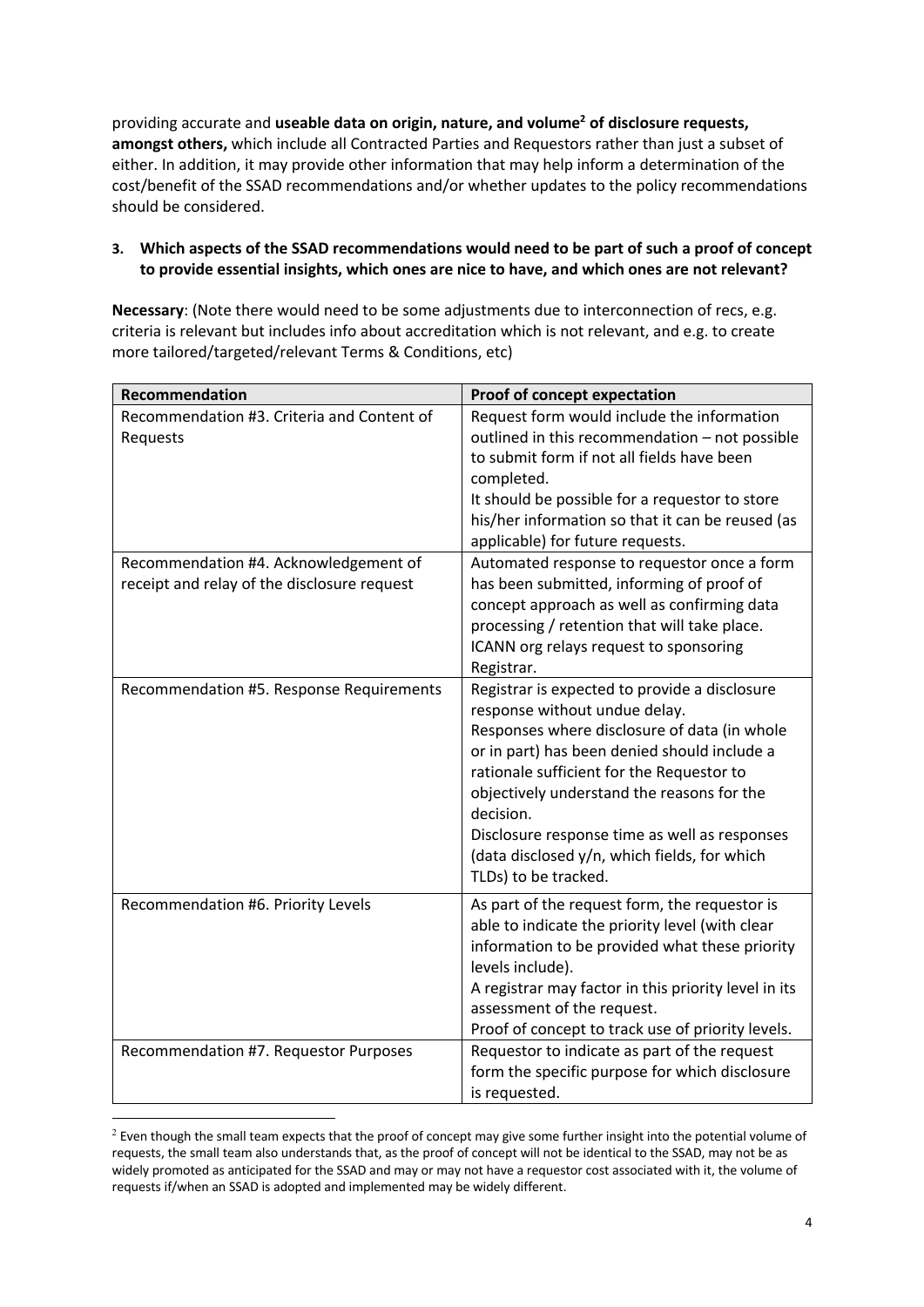| Recommendation #8. Contracted Party<br>Authorization.                        | Registrars are expected to review every request<br>individually and respond to the requestor<br>directly (with tracking of response time and<br>whether or not data was disclosed and which<br>fields)         |
|------------------------------------------------------------------------------|----------------------------------------------------------------------------------------------------------------------------------------------------------------------------------------------------------------|
| Recommendation #10. Determining Variable<br>SLAs for response times for SSAD | Registrars are encouraged to try to meet the<br>SLAs set out in this recommendation. Tracking<br>to be put in place to allow for confirmation of<br>response times in combination with request<br>type.        |
| Recommendation #11. SSAD Terms and<br>Conditions                             | SSAD proof of concept Terms and Conditions<br>need to be clear for those parties involved.                                                                                                                     |
| Recommendation #12. Disclosure Requirement                                   | Registrars are expected to only disclose data<br>requested by the requestor and only current<br>data.                                                                                                          |
| Recommendation #15. Logging                                                  | Appropriate logging needs to be put in place so<br>that data resulting from the proof of concept<br>can be reviewed and analyzed. This data must<br>be anonymized and not include any personal<br>information. |
| Recommendation #17. Reporting Requirements                                   | As outlined below, at six months interval data<br>will be made available to review the proof of<br>concept.                                                                                                    |

#### **Nice to have:**

Recommendation #13. Query Policy

**Not relevant:**

Recommendation #1. Accreditation Recommendation #2. Accreditation of governmental entities Recommendation #9. Automation of SSAD Processing Recommendation #14. Financial Sustainability Recommendation #16. Audits $3$ Recommendation #18. Review of implementation of policy recommendations concerning SSAD using a GNSO Standing Committee

Note, the small team considered whether accreditation should be part of the necessary category, but feedback from the RrSG representatives indicated that in the context of a proof of concept approach, Registrars would, regardless of whether accreditation would be in place, confirm requestor provided information themselves and not rely on the information provided by an unknown third party accreditor in the context of a proof of concept.

 $3$  Note, the small team considers an overall audit of the proof of concept an inherent part of the exercise, not to be confused with this recommendation that concerns SSAD audits.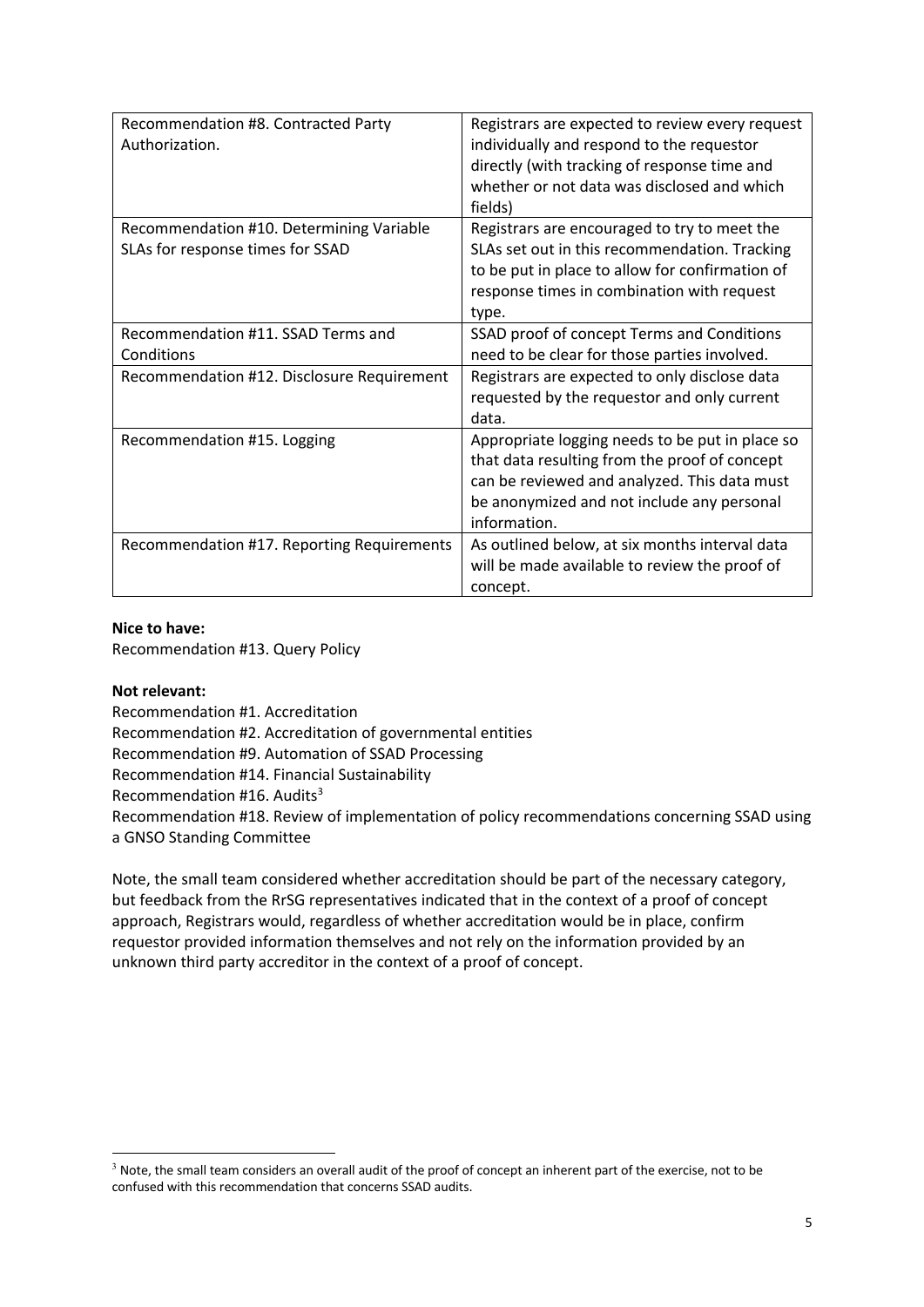### **4. Which parties would need to partake in such a pilot to make the findings useful?**

**ICANN org** would update an existing ticketing system, repurpose another ticketing system or engage a third-party<sup>4</sup> to provide this service, and then continue to track/distribute tickets appropriately.

**Contracted parties** would continue to receive tickets sent to them via the ticketing system, and would respond to the requestor directly

**Requestors** would submit requests to the ticketing system

The small team also discussed that for the proof of concept to be successful, requestors would need to be encouraged and directed to submit their requests via the SSAD proof of concept. This is expected to require promotional and educational efforts to promote the SSAD proof of concept. Similarly, registrars would need to assist by encouraging requestors to submit requests via the SSAD proof of concept, although it was also recognized that the existing Temporary Specification requirement as well as EPDP Phase 1 Rec #18 will continue to require a registrar to provide reasonable access in response to requests that are directly submitted to a registrar.

Although the small team did not exclude the possibility of a nominal fee for requestors, it expects that the cost for the development and implementation of the proof of concept are to be borne by ICANN org. Other parties participating in the proof of concept will be responsible for any adjustments that may be necessary to participate in the proof of concept (for example, Contracted Parties may need to make certain adjustments to their internal systems and/or processes to receive and respond to disclosure requests). The financial sustainability aspect is expected to be reconsidered at the end of the proof of concept together with the other SSAD recommendations to determine if further updates are necessary in light of the experience gained and lessons learned with the proof of concept.

**5. What would be the success factors of such a proof of concept (i.e. what type of information must be part of the results of the proof of concept to allow for a determination on the cost/benefit of SSAD and/or what modifications could / should be made to change that balance, if deemed necessary and desirable)?**

The SSAD proof of concept should run for a period of time sufficient to gather a representative picture of the request volume as well as origin and nature of requests. The proof of concept would be considered successful if/when it provides sufficient information to allow for a determination by the GNSO Council and ICANN Board on how to proceed with the SSAD recommendations.

It was proposed that there would be check in points after each 6 months, for a maximum up to 2 years. At each of these checkpoints a review would take place of the data available to assess whether there is sufficient information to determine next steps or whether additional data would be beneficial to obtain a clearer picture. This determination would be expected to be made by the ICANN Board in consultation with the GNSO Council and ICANN org. During this period consideration of the EPDP Phase 2 SSAD Recommendations would remain on hold.

As part of the checkpoint review, it would also be discussed what happens with the SSAD proof of concept once the 2-year period ends<sup>5</sup>. The small team noted that it would not be prudent to decide

<sup>4</sup> The small team discussed that instead of ICANN org building or repurposing an internal system, it could also consider if such a service with the features outlined under section #3 is already available from a third-party vendor which might reduce costs and development time.

<sup>5</sup> This period may be reduced, should the proof of concept meet its goals early.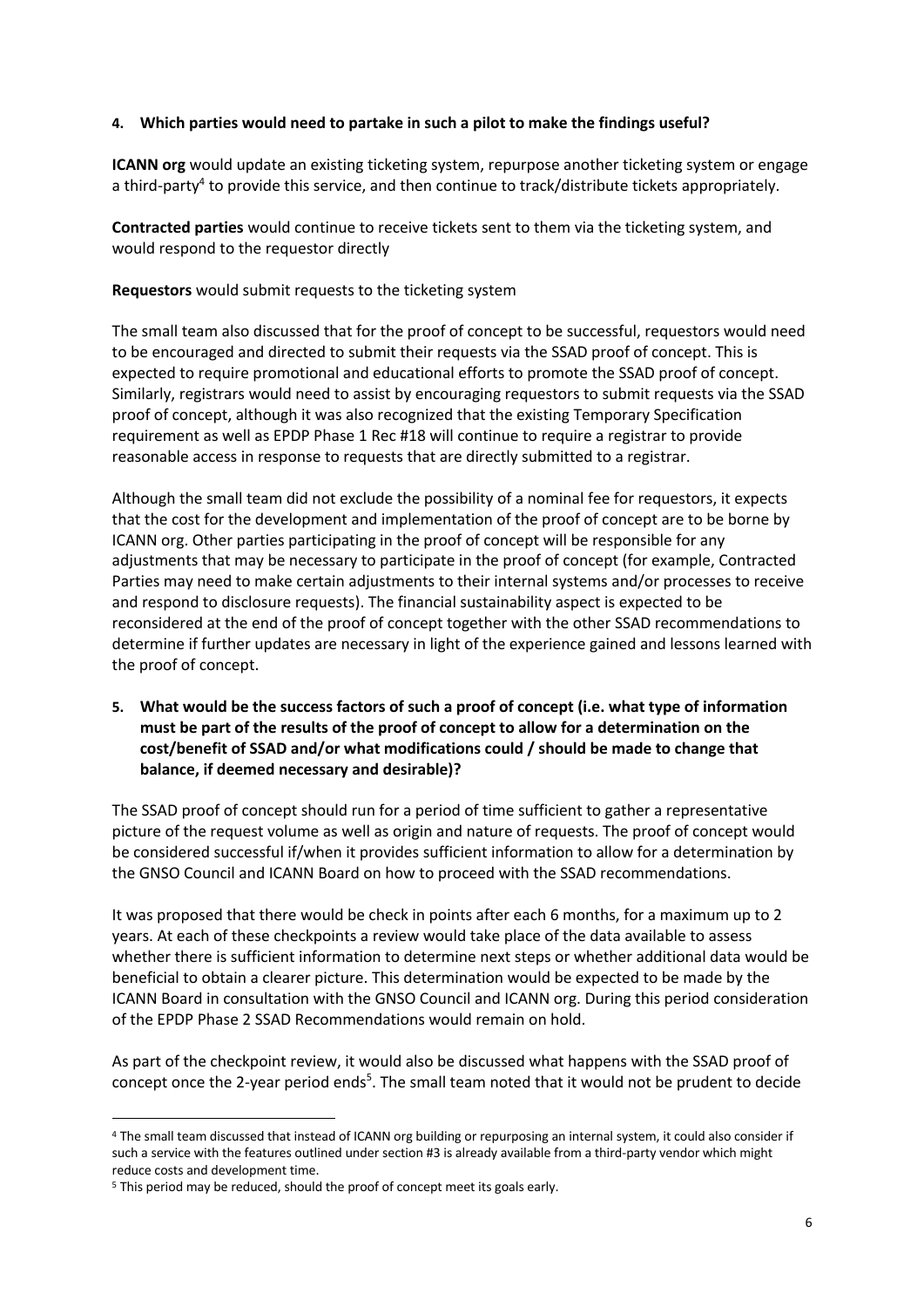this at the outset as it will depend on the take up and use of the SSAD proof of concept. However, while decisions are taken and/or until a replacement solution is agreed, the small team can envision maintaining the proof of concept tool online, in existing or modified format, if it is proven useful enough, noting that there will be cost implications associated with such a decision. The small team does expect that before the 2-year period ends clarity is provided on the expected next steps in relation to the EPDP Phase 2 SSAD Recommendations which could include:

- 1) Approval of EPDP Phase 2 SSAD recommendations (in current or modified format) which would replace the SSAD proof of concept;
- 2) Determination that adoption of EPDP Phase 2 SSAD recommendations is not in the best interest of the ICANN community or ICANN and termination of SSAD proof of concept;
- 3) Modification of EPDP Phase 2 SSAD recommendations by GNSO Council informed by SSAD proof of concept findings;
- 4) A variation and/or combination of the above scenarios.

# **4. Any other aspects that help inform the Council's deliberations and consultation with the ICANN Board.**

For the Council's information, the Small Team met with members of the ICANN Board's GDPR Caucus as well as members of ICANN org to float the idea of a proof of concept as well as discuss technical feasibility. No formal conclusions can be drawn from these conversations at this point, but some important questions were raised that have helped the Small Team further refine its approach and recommendations. As indicated above, further updates may be made as a result of further information received from ICANN org on the feasibility of the proof of concept approach.

The financial information presented is confusing, especially in the fee structure charts as well as the misuse management costs. It remains unclear to us how these estimates were formulated, how the high and low amounts were developed, and how the averages were calculated. If this financial information is being relied on for decision-making, perhaps the Council would want to have further discussions with the ODA team.